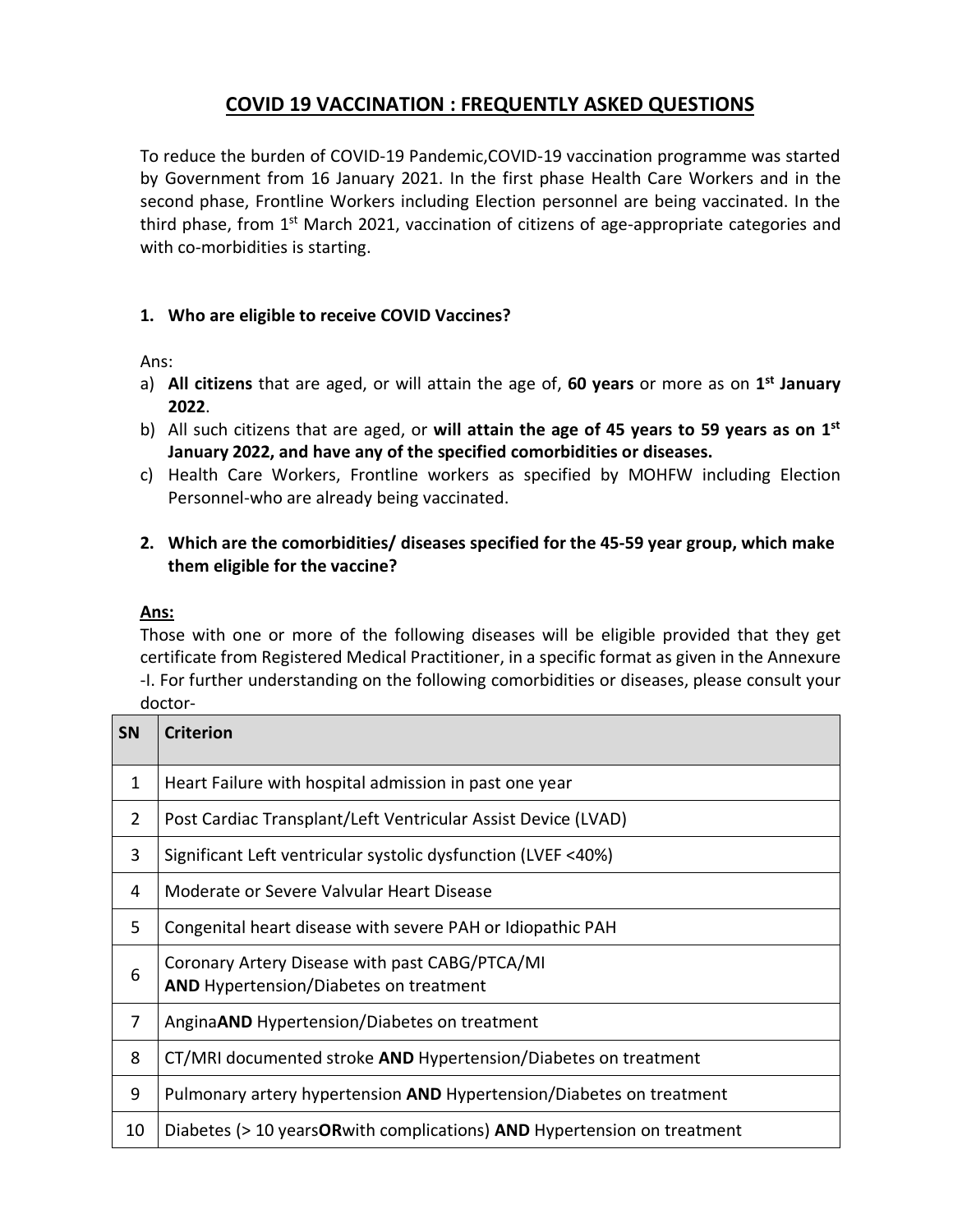| 11 | Kidney/ Liver/ Hematopoietic stem cell transplant: Recipient/On wait-list                                                                                                                                                                     |
|----|-----------------------------------------------------------------------------------------------------------------------------------------------------------------------------------------------------------------------------------------------|
| 12 | End Stage Kidney Disease on haemodialysis/ CAPD                                                                                                                                                                                               |
| 13 | Current prolonged use of oral corticosteroids/immunosuppressant medications                                                                                                                                                                   |
| 14 | Decompensated cirrhosis                                                                                                                                                                                                                       |
| 15 | Severe respiratory disease with hospitalizations in last two years/FEV1 <50%                                                                                                                                                                  |
| 16 | Lymphoma/Leukaemia/Myeloma                                                                                                                                                                                                                    |
| 17 | Diagnosis of any solid cancer on or after 1st July 2020 OR currently on any cancer<br>therapy                                                                                                                                                 |
| 18 | Sickle Cell Disease/ Bone marrow failure/ Aplastic Anemia/ Thalassemia Major                                                                                                                                                                  |
| 19 | Primary Immunodeficiency Diseases/HIV infection                                                                                                                                                                                               |
| 20 | Persons with disabilities due to Intellectual disabilities/ Muscular Dystrophy/ Acid attack<br>with involvement of respiratory system/ Persons with disabilities having high support<br>needs/ Multiple disabilities including deaf-blindness |

### **3. Is it necessary for a COVID recovered person to take the vaccine?**

#### **Ans:**

It is advisable to receive the complete schedule of the COVID vaccine irrespective of past history of infection. This will help develop better immune response against the disease.

# **4. Which COVID vaccines will be available to the eligible people? Can I choose which vaccine to take?**

### **Ans:**

Presently, Covishield and Covaxin are the two types of vaccine available in India. You will get one of these two vaccines but can not choose the vaccine that you would like to take. Which vaccine will be given to you, will be decided by the vaccine provider according to allocation. During online registration also, vaccine option will not be given.

### **5. How many doses of vaccine do I have to take?**

### **Ans:**

You will have to take 2 doses of vaccine at an interval of 28 days. You will get both the doses of the same vaccine. Limited flexibility of interval between 2 doses will be available between 29<sup>th</sup> to 42<sup>nd</sup> day.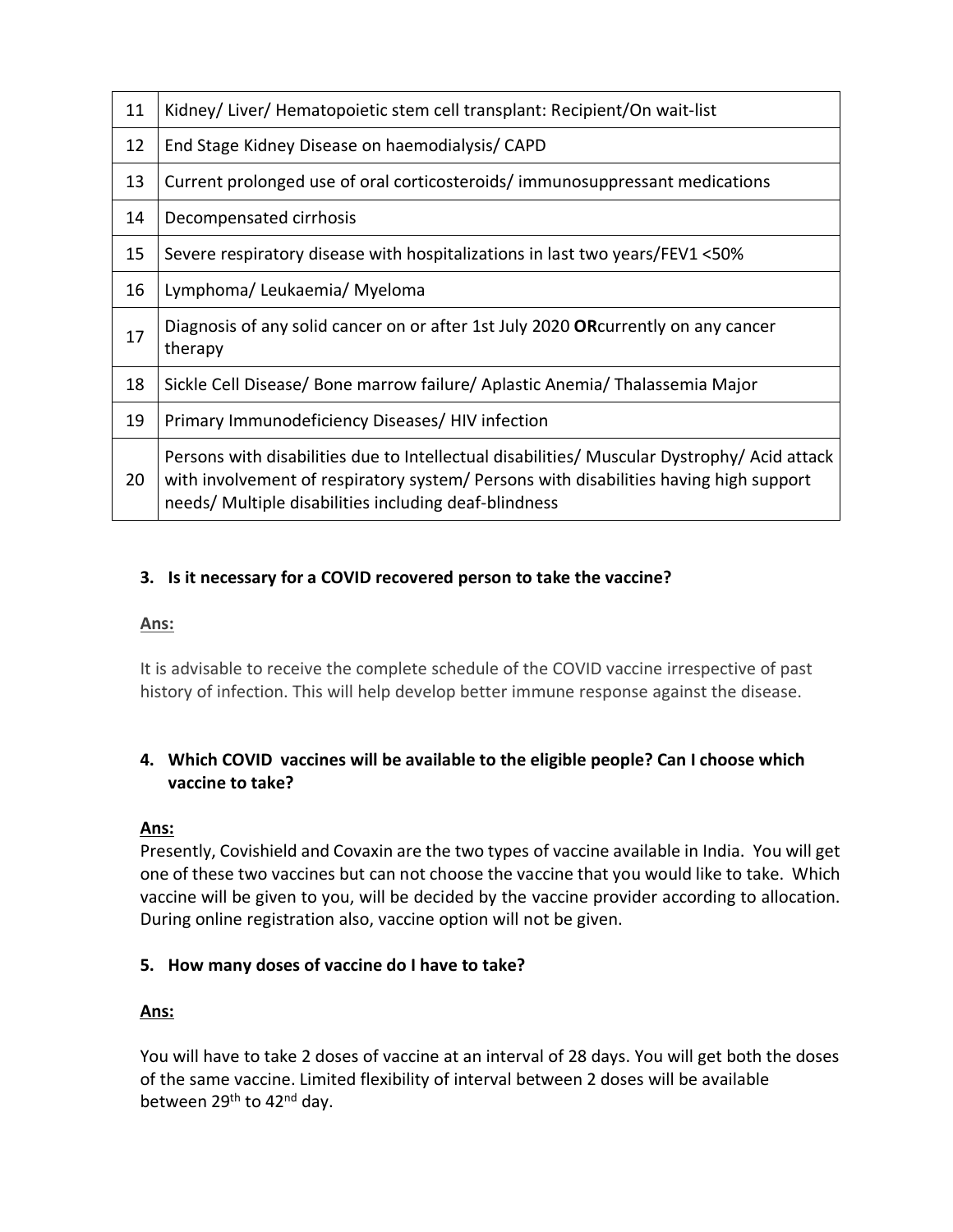### **6. Where can I get the Vaccine from?**

## **Ans:**

Vaccine will be available from Government & Private Health Facilities as notified . These will be known as COVID Vaccination Centres (CVC).

**7. Which Govt and Private Health facilities will be designated as CVCs and provide the vaccine to me?**

### **Ans:**

a) Government Health facilities from Medical College Hospitals upto Suswasthya Kendras will provide vaccination in West Bengal. These include all Government Medical Colleges, District Hospitals, Sub-Divisional Hospitals, Community Health Centers, Primary Health Centers and selected Sub- Centers/Suswasthya Kendras. Government Health Facilities will also include Central Institutions, Health Facilities of other Ministries such as Railways, ESIC, Home etc. and all CGHS dispensaries.

Please ask your local govt health care worker about the nearest government facilitiy, where vaccine will be available, so that you may choose your preferred CVC. It is advisable to opt for the CVC which is near your residence.

b) Selected Private Health facilities will also provide the vaccine. These facilities will have to be empaneled under Swasthya Sathi scheme or CGHS scheme. These hospitals should also fulfil some technical criteria to become a private CVC. You can know about the names of the Private Hospitals and Nursing homes which are designated as Private CVC from the CoWIN App that you can download in your mobile phone. These details are also available at the health department website [www.wbhealth.gov.in](http://www.wbhealth.gov.in/) very soon.

### **8. Do I have to register myself to get the vaccine?**

### **Ans:**

Yes, registration is required for COVID Vaccination.

- a) You can either pre-register yourself online and get an appointment for vaccination or
- b) Register yourself on-the-spot, get the appointment and get vaccinated on the same day.
- c) For those who have already received the  $1<sup>st</sup>$  dose and due for the second dose, slots will be automatically reserved in the CoWIN App and there is no need for registering again.
- **9. How do I pre-register myself online for an appointment for vaccination?**

**Ans:**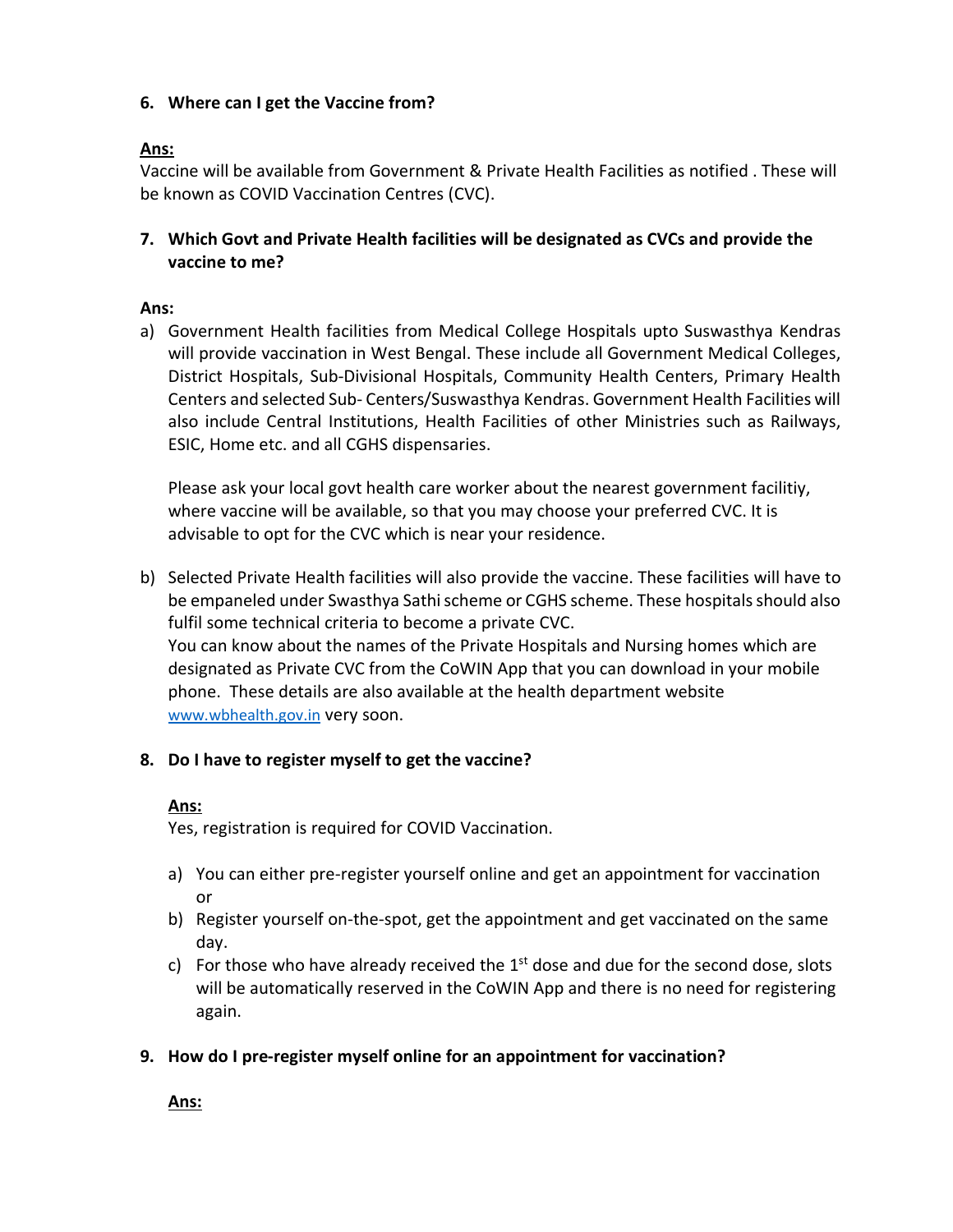- Online registration and appointment can be done through Co-WIN App which you can download on your mobile phone.
- You will have to give some basic information about yourself and details of your photoidentification card to get yourself registered online.
- From one mobile phone number, one can register 4 persons, however, each person will need their own photo-identification document.
- If Aadhar card is used as identification document, consent will be obtained and recorded.

In the App, you can find out the list of available CVCs and dates and time of available vaccination slots, to book an appointment as per your choice. You will need an OTP verification prior to registration and a confirmation slip/token will be generated after registration. You will also get a confirmatory sms later.

## **For all Private Hospitals, prior-registration and appointment will be the only method of registration.**

For Government hospitals, a proportion of slots will be available for online registration and appointment, the rest will be kept for on-site registration and vaccination.

### **Appointments for any date for a Vaccination Center will be closed at 12:00 pm on the day prior to the date.**

### **10. If I cannot pre-register myself online, how do I register on the spot and get vaccinated?**

Ans:

Those who cannot/will not get themselves registered online can contact local govt health workers, who will help the beneficiaries to come to any Government CVC for on-the-spot registration, appointment, verification and vaccination on the same day. Please ask your nearest govt health care workers to guide you about the nearest Government CVC where COVID vaccination will be available and the days of the week when this will be available. You need to carry your mobile phone and a photo-identification document to get yourself vaccinated. The workers in the Govt CVC will help you to register on the spot, get appointment and get vaccinated on the same day.

# **11. Which photo-identity documents are applicable for online registration? Do I have to carry the same when I go for vaccination?**

# **Ans:**

For Online registration, you will need any of the following photo-identification proof:

- a) Aadhar Card/Letter
- b) Electoral Photo Identity Card (EPIC)
- c) Passport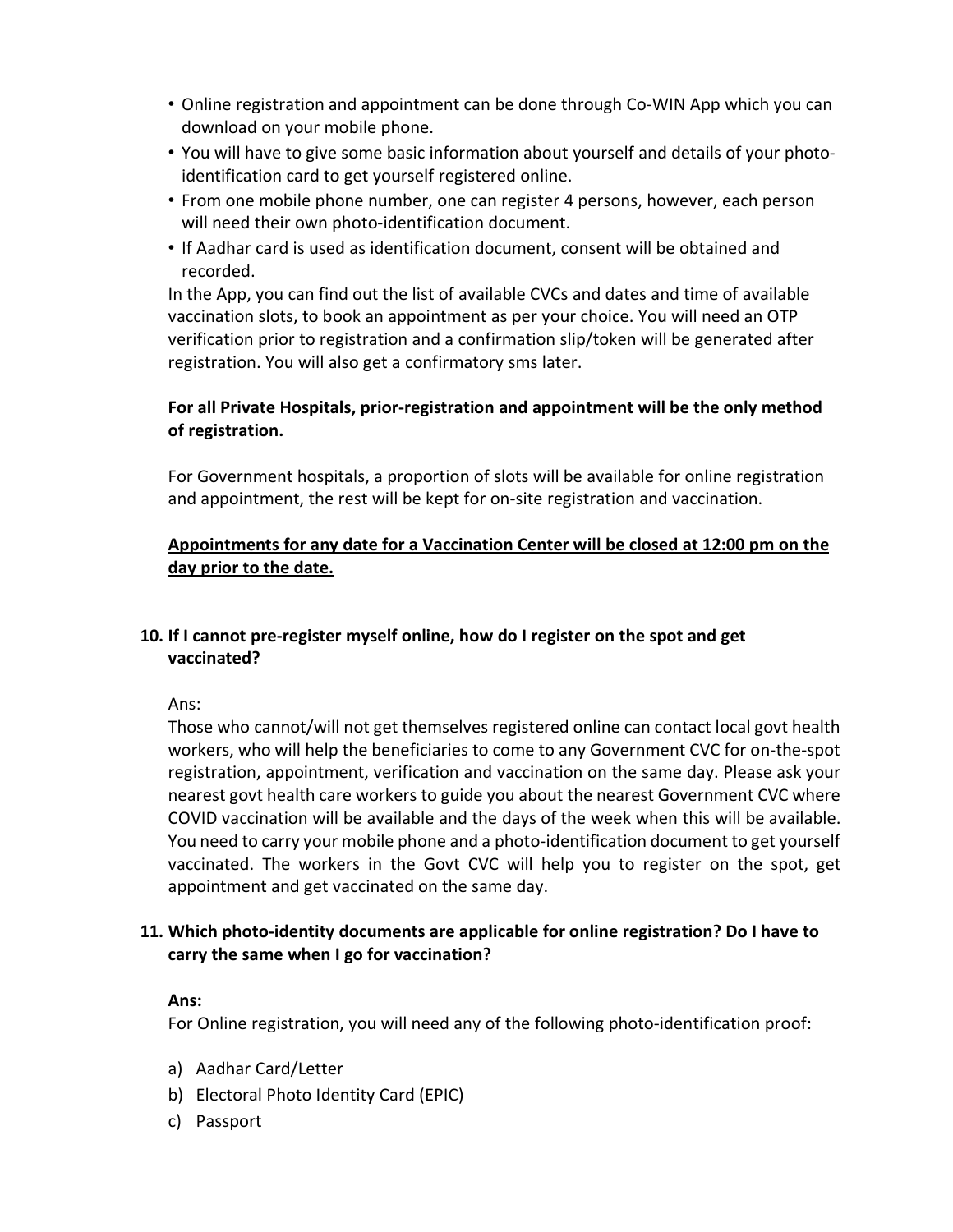- d) Driving License
- e) PAN Card
- f) NPR Smart Card
- g) Pension Document with photograph

You will have to carry the photo-identity document with which you register yourself online, when you go to the vaccination centre. You will also have to carry the mobile phone by which you registered yourself.

### **12. What photo-identity and other documents do I have to carry for onsite registration and vaccination?**

#### **Ans:**

For onsite registration, you will have to carry any of the following documents:

- a) Aadhar card
- b) Electoral Photo Identity Card (EPIC)
- c) Passport
- d) Driving License
- e) PAN Card
- f) NPR Smart Card
- g) Pension Document with photograph
- h) Also carry Certificate of comorbidity for citizens in age group 45-59 years, issued by a Registered medical Practitioner in a specified format
- i) Carry your mobile phone

#### **13. How do I get the second dose?**

#### **Ans:**

Second dose will be scheduled at the same CVC on 29th day of the date of appointment of the 1st dose, at the time of appointment for 1st dose.

You will have a limited flexibility to change the slot for 2nd dose in the period 29th day to 42nd day of the first dose, only when-

- a) the 1st dose has already been administered, and if so  $-$
- b) only for such CVCs where the vaccine type is the same as the vaccine type of the 1st dose appointment.
- c) Special reserved 2nd dose slots will be kept by the system to offer alternativesto such beneficiaries who are not able to avail vaccination for 2nd dose in the period of 29th day to 42nd day of administration of first dose.

### **14. Can I change / correct some details in the online registration details later?**

Ans: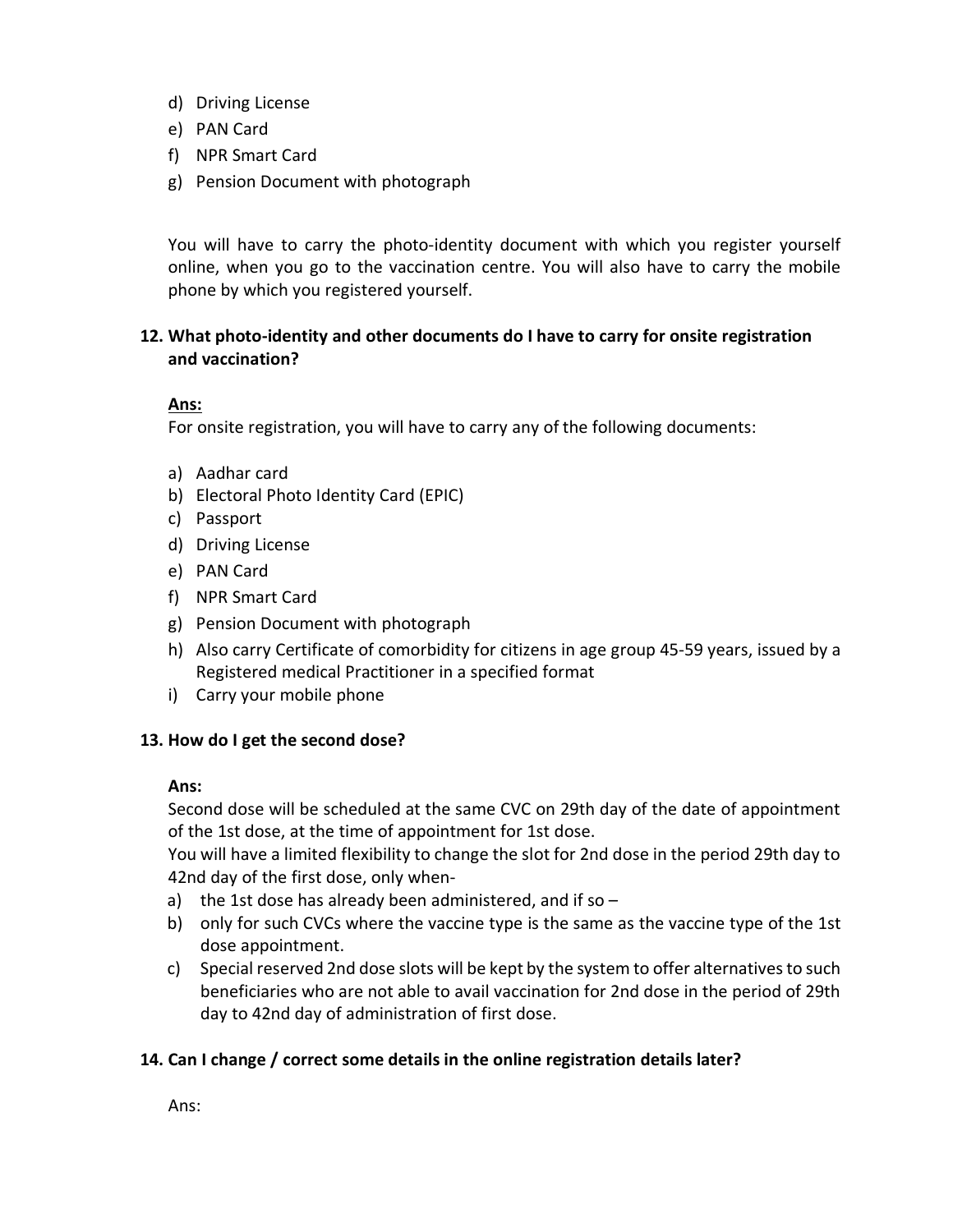Details required during registration can be amended later or deleted from the same mobile number until the 1<sup>st</sup> dose of the vaccine has been given. After the 1<sup>st</sup> dose, no further changes can be done except to change the date of the 2<sup>nd</sup> dose (upto 42 days after 1<sup>st</sup> dose) as mentioned above.

#### **15. Can I cancel my appointment?**

Ans:

Yes, you can, but remember:

If you cancel a 1st dose appointment, then appointment of both doses will be cancelled. Option for cancellation of second dose appointment will not be available.

#### **16. Do I have to pay for the vaccine?**

Ans:

- Vaccination will be provided free of charge at the Government Health Facilities.
- For Private Health Facilities, you will have to pay a maximum of Rs 250/- .

### **17. Are these vaccines safe?**

Ans:

Safety is the most important factor, and all standard precautions as have been followed in the past for giving vaccine approval have been followed in this case too. Both Covishield and Covaxin are safe.

### **18. What are the possible side-effects of COVID Vaccine?**

Ans:

As is true for other vaccines, some recipients may show some side effects like mild fever, pain at the site of injection, body ache, etc. There will be arrangements at the CVCs to deal with any Covid-19 vaccine related side effects as one of the measures towards safe vaccine delivery.

### **19. Are there any contraindications to these COVID Vaccines?**

Ans:

- The absolute contraindication to these vaccines is history of any allergy to any vaccine or its ingredients.
- Relative contraindications of the vaccines are- pregnancy, planning to get pregnant, breastfeeding.